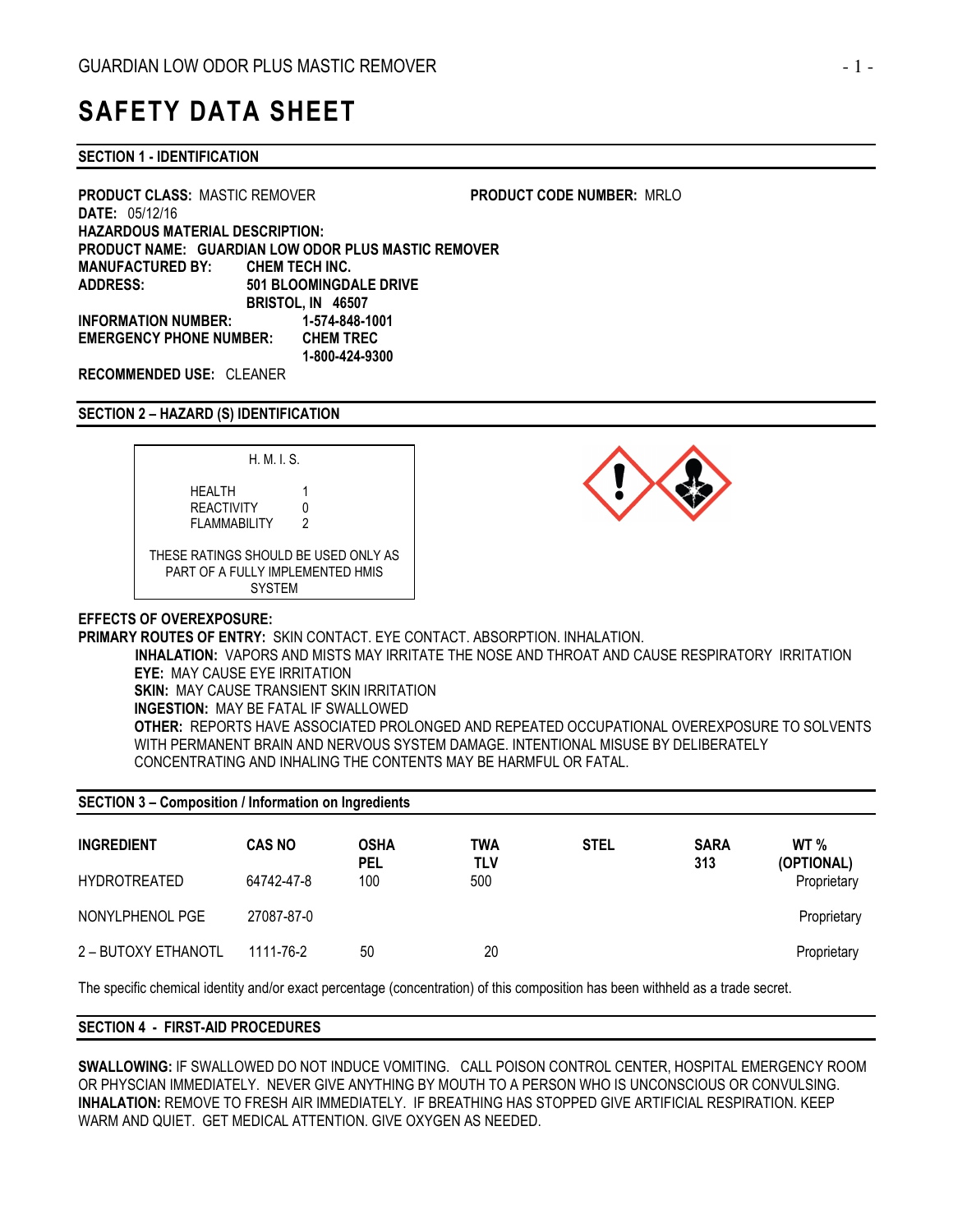GUARDIAN LOW ODOR PLUS MASTIC REMOVER - 2 - EYE: FLUSH WITH LARGE AMOUNTS OF WATER, LIFTING UPPER AND LOWER LIDS OCCASIONALLY. CONTINUE FOR AT LEAST 15 MINUTES. GET MEDICAL ATTENTION. SKIN: REMOVE CONTAMINATED CLOTHING. WASH AFFECTED AREA WITH SOAP AND WATER FOR AT LEAST 15 MINUTES. GET MEDICAL ATTENTION IF IRRITATION PERSISTS.

### SECTION 5 – FIRE FIGHTING MEASURES

FLASH POINT AND METHOD: 170F TCC FLAMMABLE LIMITS: 1.0 LEL

7.0 UEL

UNUSUAL FIRE AND EXPLOSION HAZARDS: COMBUSTIBLE LIQUID, KEEP AWAY FROM HEAT, SPARKS, AND OPEN FLAME. EXTINGUISHING MEDIA: USE DRY CHEMICAL, FOAM OR CARBON DIOXIDE SPECIAL FIRE FIGHTING PROCEDURES: SCBA RECOMMENDED. DO NOT USE WATER. TREAT AS AN OIL FIRE CLASS B FIRE PROCEDURE. PROTECTIVE EQUIPMENT: USE DRY CHEMICAL, FOAM OR CARBON DIOXIDE

#### SECTION 6 – ACCIDENTAL RELEASE MEASURES

STEPS TO BE TAKEN IN CASE MATERIAL IS RELEASED OR SPILLED: ELIMINATE ALL SOURCES OF IGNITION. PERMIT ONLY PROPERLY PROTECTED WORKERS IN THE AREA WITH SKIN/EYE PROTECTION AND SELF CONTAINED BREATHING GEAR. ABSORB SMALL SPILLS WITH INERT ABSORBENT MATERIAL. CONTAIN SPILLED LIQUID TO PREVENT CONTAMINATION OF SOIL, AND SURFACE WATER OR GROUND WATER. CONTACT STATE, LOCAL AND FEDERAL AGENCIES TO ENSURE COMPLIANCE WITH CURRENT REGULATIONS.

#### SECTION 7 – HANDLING AND STORAGE

PRECAUTIONS TO BE TAKEN IN HANDLING AND STORAGE: STORE CONTAINER IN A COOL, DRY AND WELL VENTILATED AREA AWAY FROM ALL IGNITION SOURCES. ALL EQUIPMENT SHOULD BE PROPERLY GROUNDED. CONTACT AND INHALATION SHOULD BE AVOIDED. STORE LOCKED UP AND IN UPRIGHT POSITION. KEEP AWAY FROM FOOD AND DRINK.

# SECTION 8 – EXPOSURE CONTROLS / PERSONAL PROTECTION

RESPIRATION PROTECTION: IF THE TLV'S LISTED IN SECTION II ARE EXCEEDED USE A PROPERLY FITTED NIOSH/MSHA APPROVED RESPIRATOR VENTILATION: LOCAL AND MECHANICAL VENTILATION ARE RECOMMENDED TO KEEP ANY HAZARDOUS INGREDIENTS LISTED IN SECTION II BELOW THE LOWEST EXPOSURE LIMIT. HAND PROTECTION: RESISTANT PLASTIC OR RUBBER RECOMMENDED. EYE PROTECTION: WEAR SAFETY CHEMICAL SPLASH GOGGLES. OTHER PROTECTIVE EQUIPMENT: NOT LIKELY TO BE NEEDED.

#### SECTION 9 – PHYSCIAL AND CHEMICAL PROPERTIES

| <b>BOILING POINT</b>      | 416F-452F | <b>SPECIFIC GRAVITY</b> | .825   |
|---------------------------|-----------|-------------------------|--------|
| VAPOR PRESSURE PSIG @ 70F | .2mmHg    | <b>MELTING POINT</b>    | N.A.   |
| <b>VAPOR DENSITY</b>      | 6.1       | % VOLATILE              | $99\%$ |

## APPEARANCE AND ODOR: CLEAR LIGHT BLUE SOLUTION WITH MILD ODOR

SECTION 10 – STABILITY AND REACTIVITY